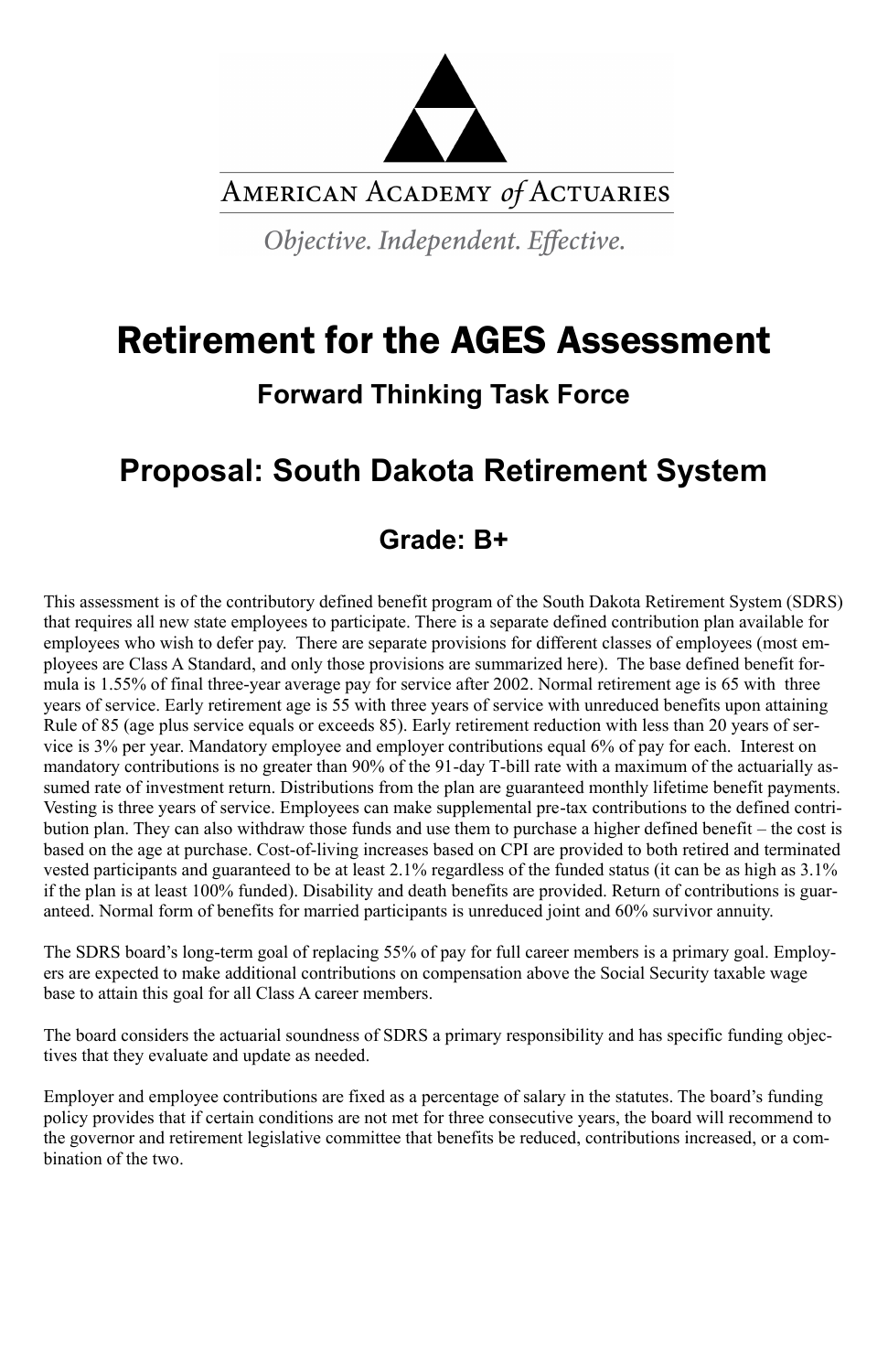### **Source Material**

- South Dakota Retirement System website, August 2014. Available at [http://www.sdrs.sd.gov/about/.](http://ww.sdrs.sd.gov/about/)
- *Independent Auditor's Report*, South Dakota Retirement System, June 2013. Available at [http://](http://www.sdrs.sd.gov/publications/documents/AuditReport.pdf) [www.sdrs.sd.gov/publications/documents/AuditReport.pdf.](http://www.sdrs.sd.gov/publications/documents/AuditReport.pdf)
- *Income for Your Retirement: Information about Your SDRS Retirement Benefits.* South Dakota Retirement System, July 2013. Available at [http://www.sdrs.sd.gov/publications/documents/ClassA](http://www.sdrs.sd.gov/publications/documents/ClassA-Jul2013.pdf)-Jul2013.pdf.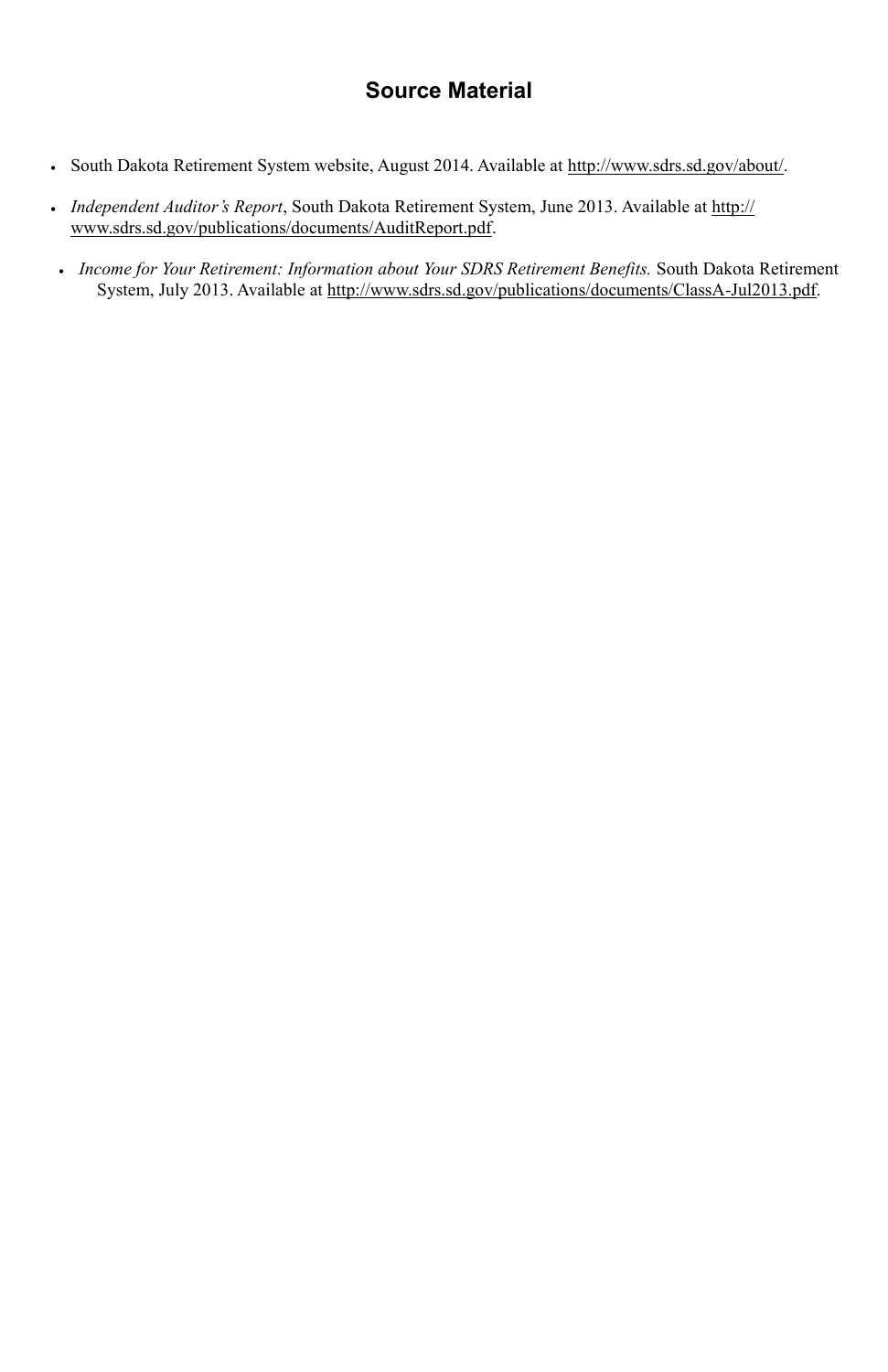## **Alignment**

## **A**

**—————————————————————————————**

### **Description**

- Aligns each stakeholder's role with their skills.
- Redefines employer's role by placing responsibility for important roles with those appropriate entities.
- Helps individuals by structuring their choices to be well-defined and enhance good decision-making.
- Develops systemic ways to enhance financial security through appropriate levels of laws and regulations.

### **Application of Principles**

+ Mandatory contributions for employees and employers to professionally managed fund.

+ Provides a base defined benefit with opportunity for employees to supplement it through their own contributions.

+ Provides lifetime benefits (and allows employee deferral balances to be converted to an annuity).

#### **Legend**

(+) feature meets principles

(-) feature does not meet principles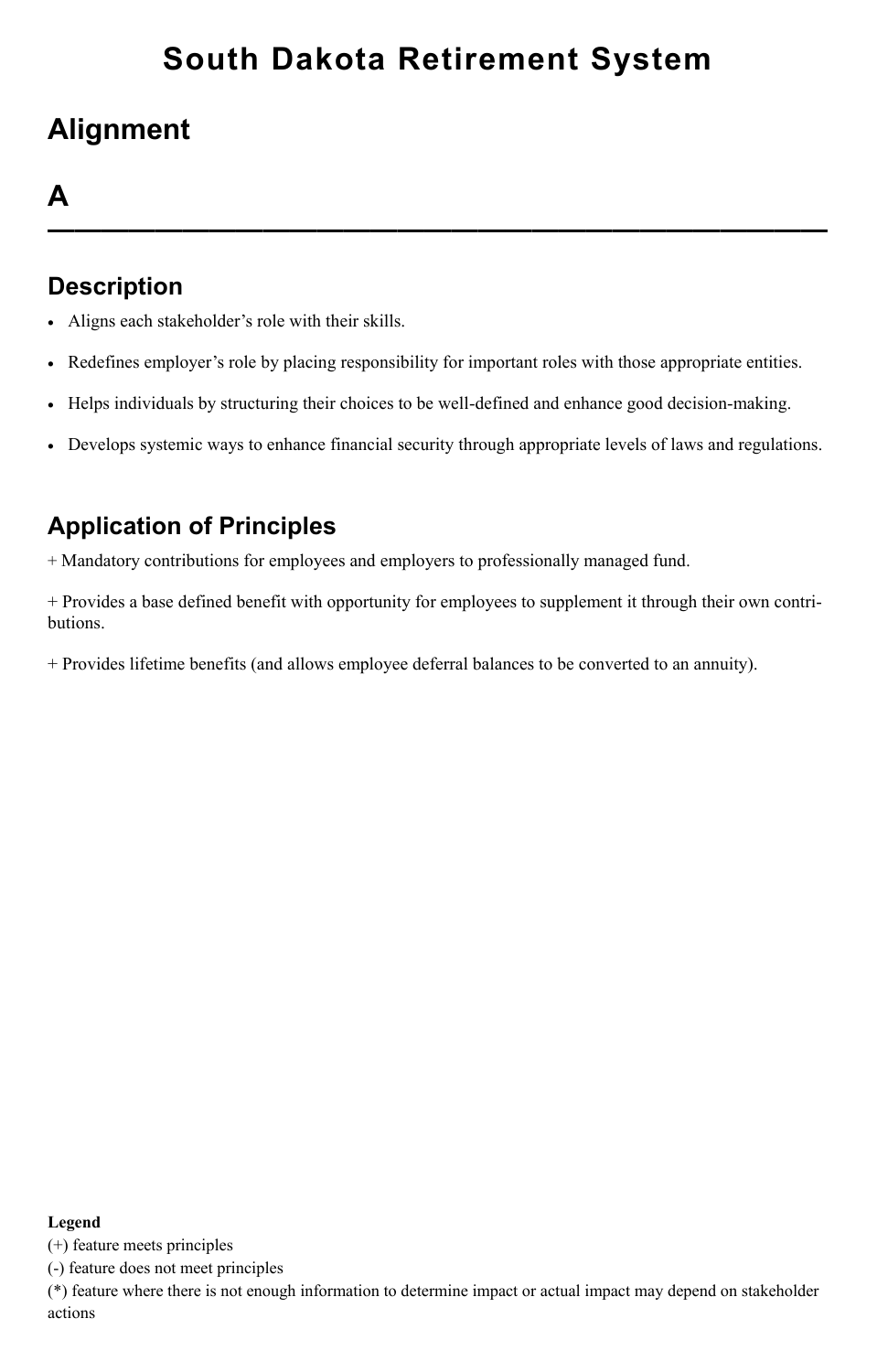# **Efficiency**

### **A-**

**———————————————————————————**

### **Description**

- Allows smaller plans to group together, with standard and transparent fees to lower plan costs.
- Provides consistent opportunities to accumulate assets during working lifetime to enhance participation and coverage.
- Minimizes leakage for non-retirement benefits during accumulation and payout phases.
- Encourages pooling and effective risk sharing so funds can provide lifetime income.
- Incents narrowing the variability of benefits by fostering risk hedging and allowing for pricing benefits and guarantees.

## **Application of Principles**

- + Smaller employers benefit from the pooling amongst employers participating in the SDRS.
- + Participants have portability within the system.
- + Expenses are kept low relative to both benefits and assets.
- + Provides benefit increases for retired and terminated vested employees.
- + Three-year vesting for lifetime benefits.

+ 50% vesting for employer contributions plus interest if terminate before three years. Can be withdrawn as lump sum or left in system, and will accrue interest for up to 10 years.

+ Mandatory participation eliminates anti-selection and allows more predictable funding.

- Terminated employees can withdraw portion of contributions. However, cost-of-living adjustments for terminated participants may incent participants to leave money in fund.

#### **Legend**

(+) feature meets principles

(-) feature does not meet principles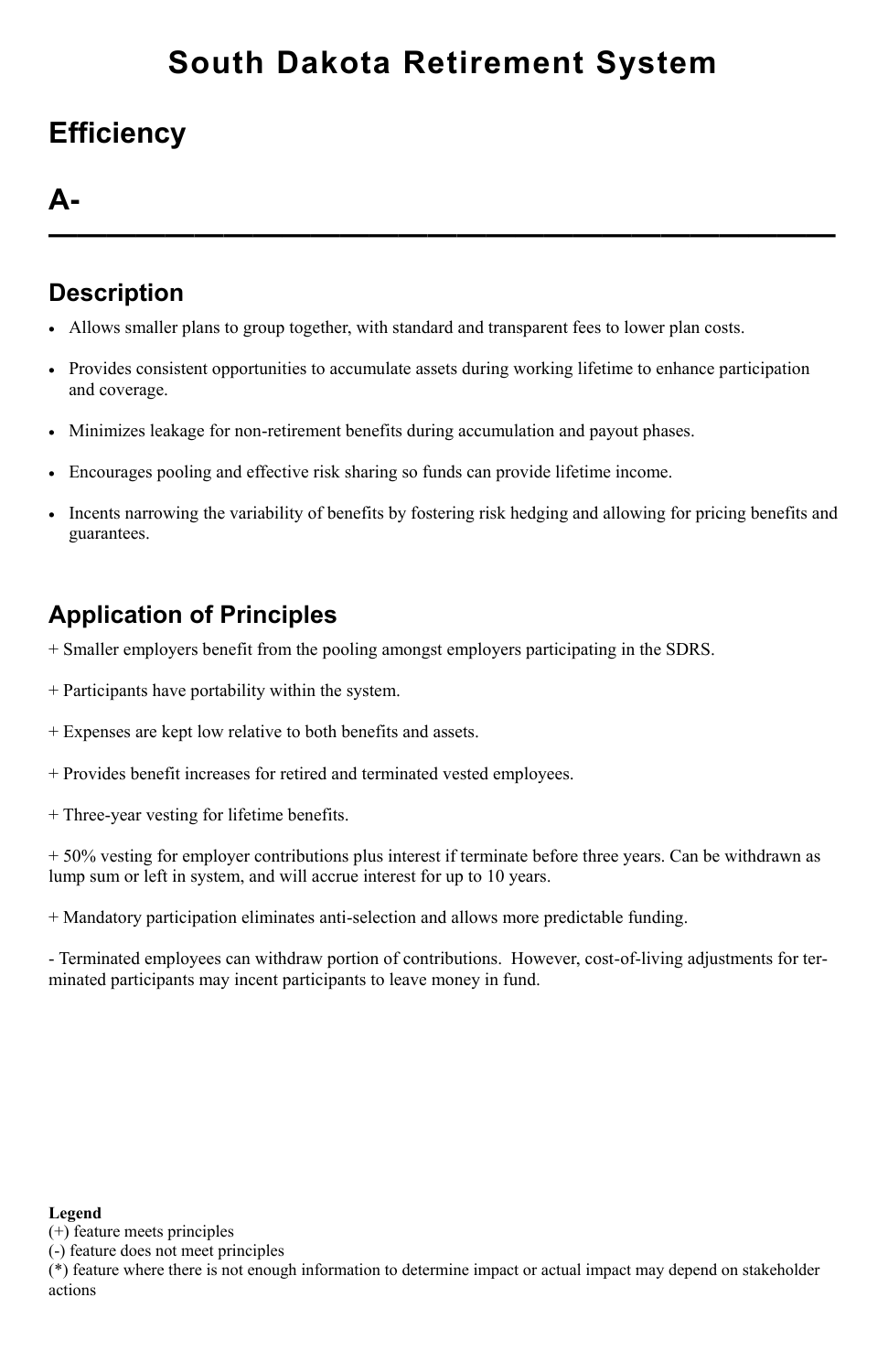## **Governance**

## **B+**

**———————————————————————————**

### **Description**

- Clearly defines roles and responsibilities, and acts in accordance with them.
- Reduces real and potential conflicts of interest.
- Recognizes and manages competing needs.
- Staffs boards with financial and other professionals who possess relevant expertise.

## **Application of Principles**

- + There is stakeholder representation on the board.
- + Investments are professionally managed.
- + Involves employer and employees in decision processes.
- + Clearly communicates rationale for changes.
- + Trust fund used exclusively for benefit of members.

+ Board makes recommendations in changes to benefit levels and provisions to maintain funded status, including benefit decreases if the funded ratio falls below 80%.

+ Board's policy is not to recommend increases in benefits that would result in a funded ratio of less than 120%.

+ Administration and investment handled separately. Investment committee staffed with financial experts appointed by the legislature who are independent of the system.

- Large majority of board members are beneficiaries of the system. Board of trustees is elected by members to four-year terms.

- Board must rely on action from legislature and governor to effect recommendations. Currently, the legislative committees with oversight responsibility will not act on any legislation related to SDRS without input from board.

#### **Legend**

(+) feature meets principles

(-) feature does not meet principles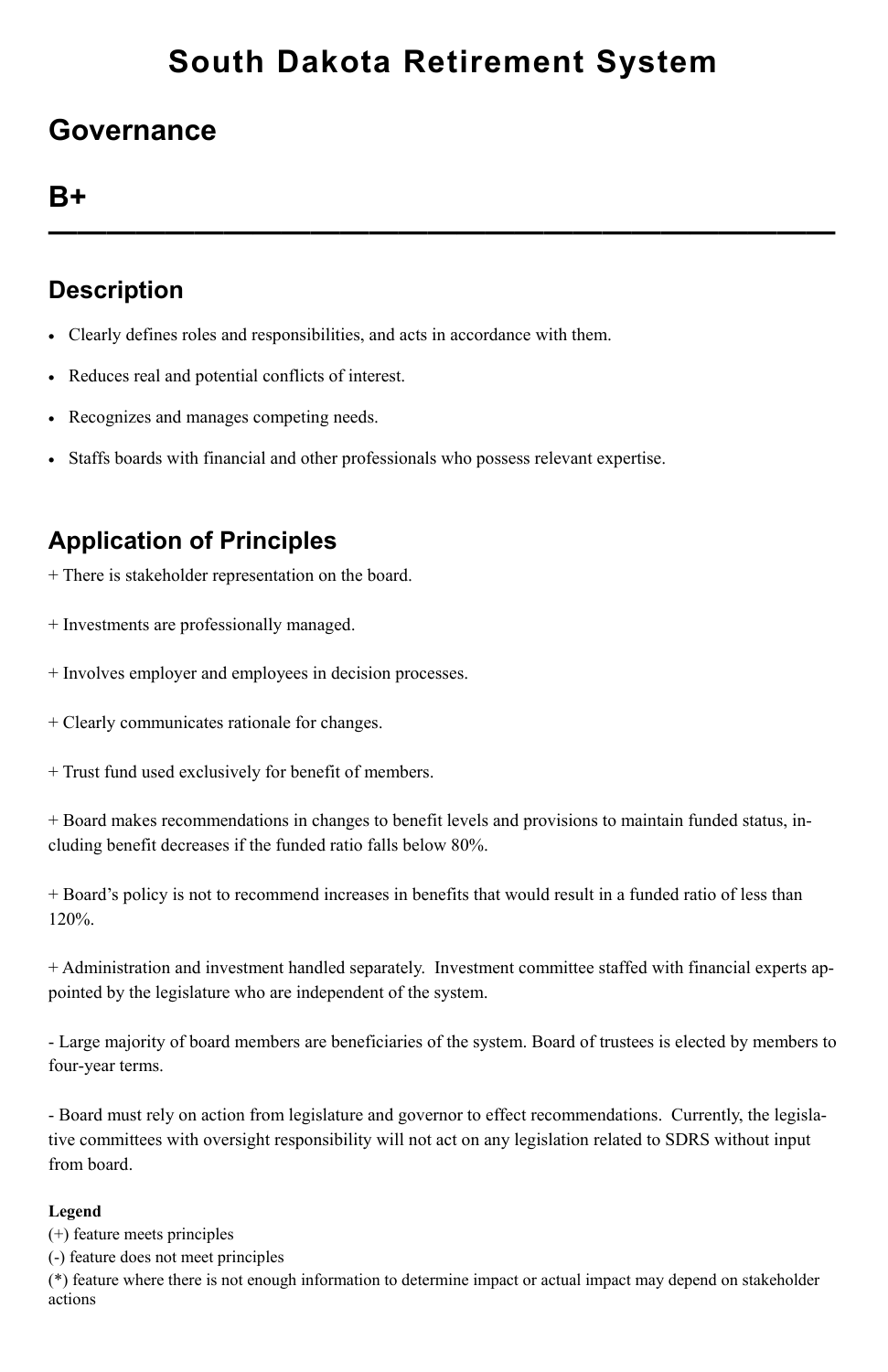## **Sustainability**

### **B**

**—————————————————————————**

### **Description**

- Promotes intergenerational equity.
- Allocates cost properly among stakeholders.
- Withstands market shocks.
- Maintains balance between sustainability and adequacy.

## **Application of Principles**

+ Board makes recommendations in changes to benefit levels and provisions to maintain funded status, including benefit decreases if the funded ratio falls below 80%.

+ Board's policy is not to recommend increases in benefits that would result in a funded ratio of less than 120%.

+ Cost-of-living increase could vary between 2.1% and 3.1% based on funded status of the plan.

+ Benefit increases granted in 2008 apply to prior service only (this is also true of increases granted in 1998, 1999, and 2000).

- Early retirement eligibility (age 55 and three years of service) and early payment reductions are very generous compared to actuarial equivalence. Can also qualify for unreduced benefits with additional service (e.g., age 55 and 30 years of service).

- Under the current law, cost-of-living increases cannot be less than 2.1% regardless of the funded status.

- Cost-of-living increases for terminated vested employees is uncommon and increases cost.

\* The current administrative pricing process to purchase additional defined benefits is intended to reflect the market. However, this process is subject to change and may not fully incorporate annuity market movements.

#### **Legend**

(+) feature meets principles

(-) feature does not meet principles